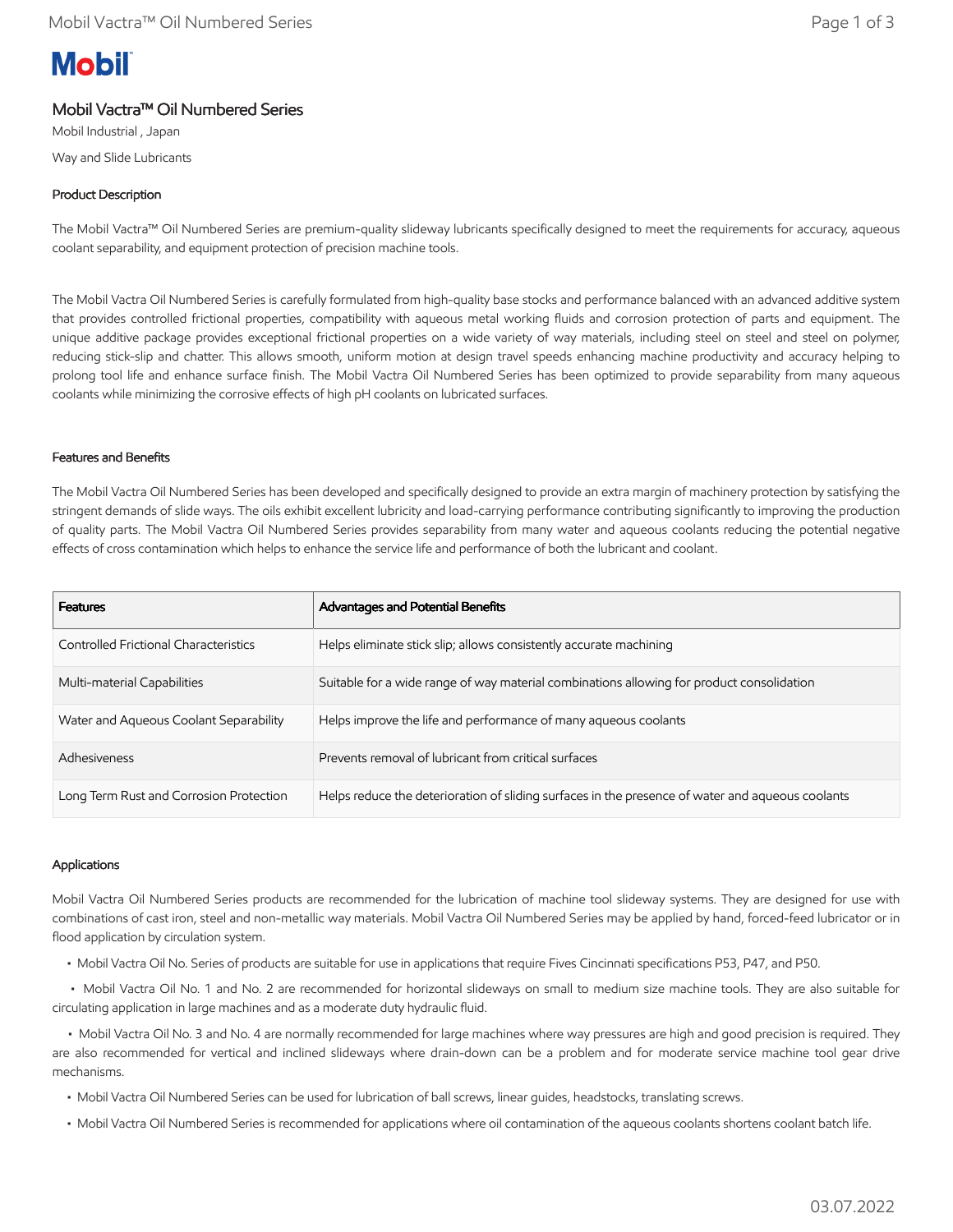## Mobil Vactra™ Oil Numbered Series Page 2 of 3

#### Specifications and Approvals

| This product is recommended for use in applications requiring: | <b>NO.1</b> | <b>NO. 2</b> | NO.3 | <b>NO.4</b> |
|----------------------------------------------------------------|-------------|--------------|------|-------------|
| Fives Cincinnati P-47                                          |             |              |      |             |
| Fives Cincinnati P-50                                          |             |              |      | ∧           |
| Fives Cincinnati P-53                                          | X           |              |      |             |

| This product meets or exceeds the requirements of: | <b>NO.1</b> | <b>NO.2</b> | NO.3 | <b>NO.4</b> |
|----------------------------------------------------|-------------|-------------|------|-------------|
| <b>DIN 51502 CGLP</b>                              | X           |             |      |             |
| ISO L-GA (ISO 6743-13:2002)                        |             | X           | X    | X           |
| ISO L-GB (ISO 6743-13:2002)                        |             |             |      |             |

#### Properties and Specifications

| Property                                              | <b>NO.1</b>   | <b>NO.2</b>   | NO.3           | <b>NO.4</b>    |
|-------------------------------------------------------|---------------|---------------|----------------|----------------|
| Grade                                                 | <b>ISO 32</b> | <b>ISO 68</b> | <b>ISO 150</b> | <b>ISO 220</b> |
| Copper Strip Corrosion, 3 h, 100 C, Rating, ASTM D130 | 1B            | 1B            | 1B             | 1B             |
| FZG Scuffing, Fail Load Stage, A/8.3/90, ISO 14635-1  | 13            | 13            | 13             | 13             |
| Flash Point, Cleveland Open Cup, °C, ASTM D92         | 216           | 228           | 248            | 240            |
| Kinematic Viscosity @ 40 C, mm2/s, ASTM D445          | 32            | 68            | 156            | 221            |
| Pour Point, °C, ASTM D97                              | $-30$         | $-18$         | $-6$           | $-3$           |

#### Health and Safety

Health and Safety recommendations for this product can be found on the Material Safety Data Sheet (MSDS) @ [http://www.msds.exxonmobil.com/psims](http://www.msds.exxonmobil.com/psims/psims.aspx) /psims.aspx

All trademarks used herein are trademarks or registered trademarks of Exxon Mobil Corporation or one of its subsidiaries unless indicated otherwise.

12-2021 ExxonMobil Japan Godo Kaisha

Shinagawa Grand Central Tower

2-16-4, Konan, Minato-Ku,

Tokyo, 108-8218,

Japan

Typical Properties are typical of those obtained with normal production tolerance and do not constitute a specification. Variations that do not affect product performance are to be expected during normal manufacture and at different blending locations. The information contained herein is subject to change without notice. All products may not be available locally. For more information, contact your local ExxonMobil contact or visit [www.exxonmobil.com](http://www.exxonmobil.com/)

ExxonMobil is comprised of numerous affiliates and subsidiaries, many with names that include Esso, Mobil, or ExxonMobil. Nothing in this document is intended to override or supersede the corporate separateness of local entities. Responsibility for local action and accountability remains with the local